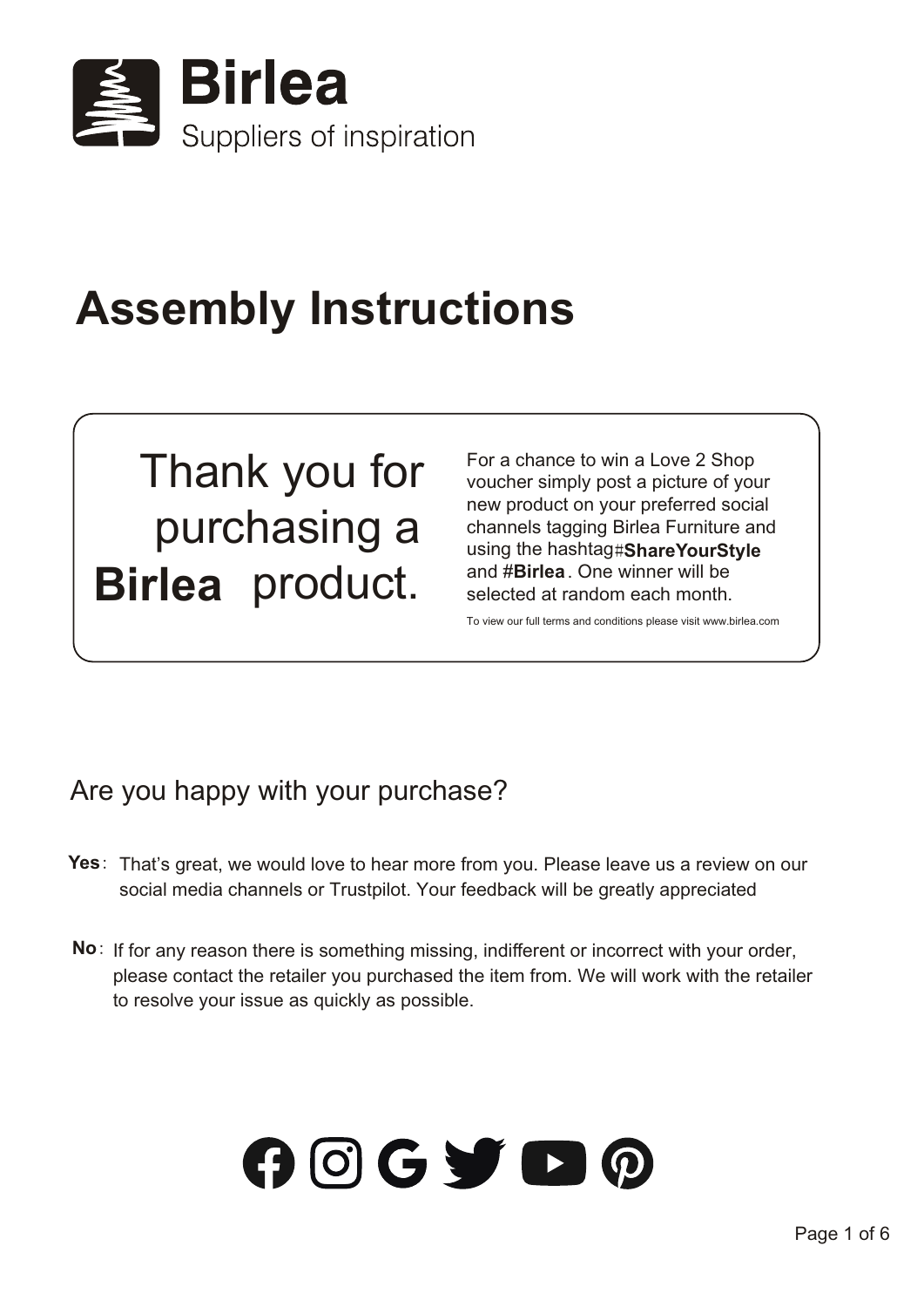## **Loxley Bed** - **King**

#### Assembly Instructions

#### **Before you begin...**

- 1. Please check you have received the correct product.
- 2. Unpack all boxes and lay out each component on the floor.
- 3. Check your product for any damage that may be immediately obvious. If damage is identified, please contact your retailer.
- 4. Please read through these instructions thoroughly to ensure you have constructed your bed correctly.

#### For Care and Maintenance of your bed...

- Always assemble in your desired room of use.
- Always check all screws and fixings periodically to ensure they are still secure.
- Do not push or pull this bed as it will cause damage.
- Always lift this bed with a second person to prevent damage or injury.
- Keep any sharp objects away from this bed Frame.

For your Health and Safety...

- Please don't not jump on this Bed.
- Do not use this bed if you find missing, damaged or worn parts. Please contact your retailer.
- Please do not use this bed until you have fully secured all fixings.
- Please keep all small components away from children.
- Please ensure this bed is on an even, level surface.

#### Also...

If your desired room of choice has a non-carpeted surface please ensure that you use some form of anti-slip protection and do not place directly on the wooden floor. This will prevent the bed from moving and therefore collapsing which will void your guarantee..





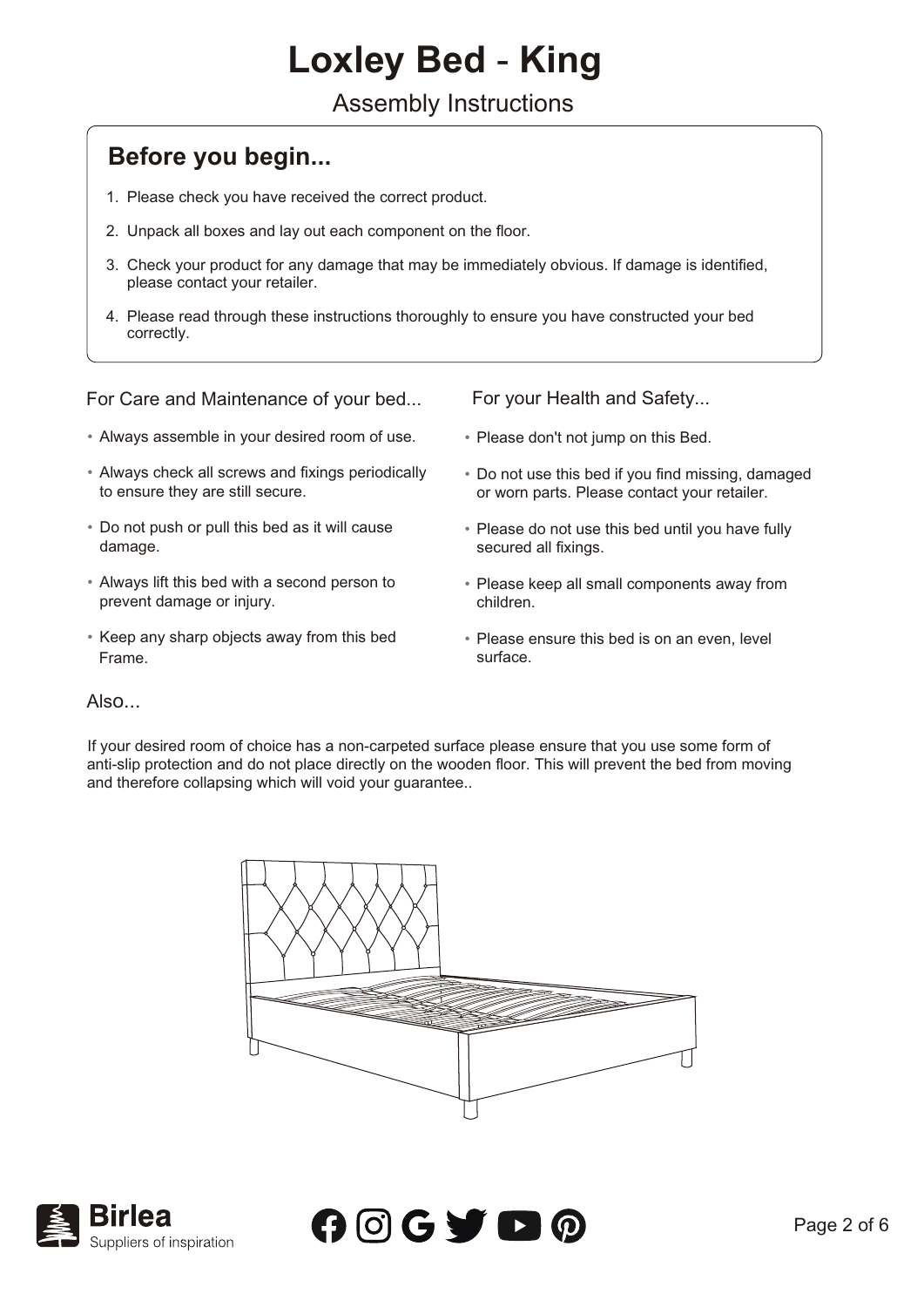





F. Slats (x28)





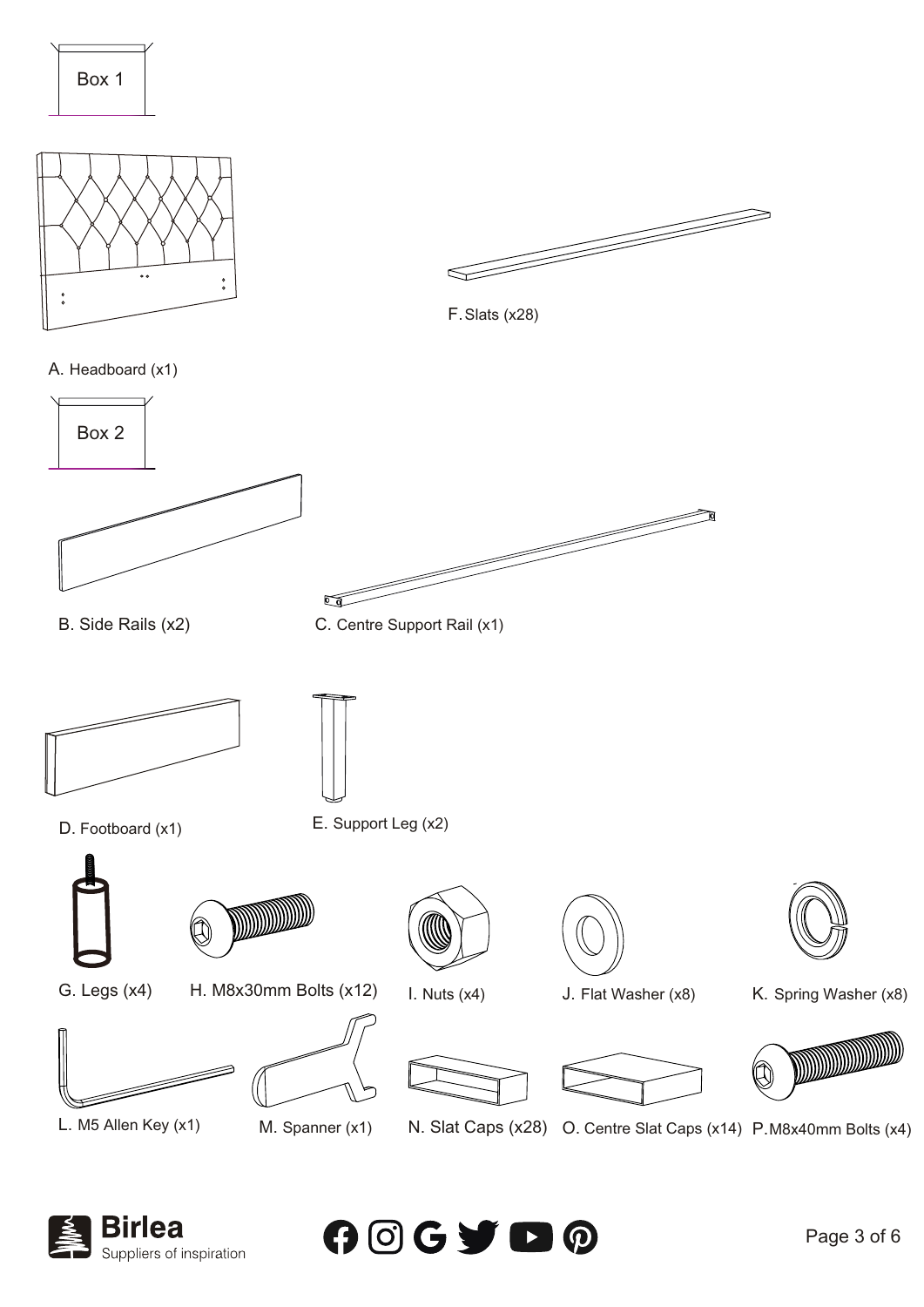## Step 1

Unpack all components from the boxes and check you are not missing anything. Please check these against the list on Page 3. Should you identify any missing components, please contact the retailer you purchased the bed from.

 $\mathbb{C}$ **DELLE SERVICE DE LA CONSTRUITE DEL DE LA CALCACIÓN DE LA CALCACIÓN DEL** 

## Step 2

Suppliers of inspiration

Attach 2x Legs (G) to the 1x Headboard (A) and then attach 2x Legs (G) to the 1x Footboard (D).

Please do not use any power tools for this assembly as it will void your guarantee.

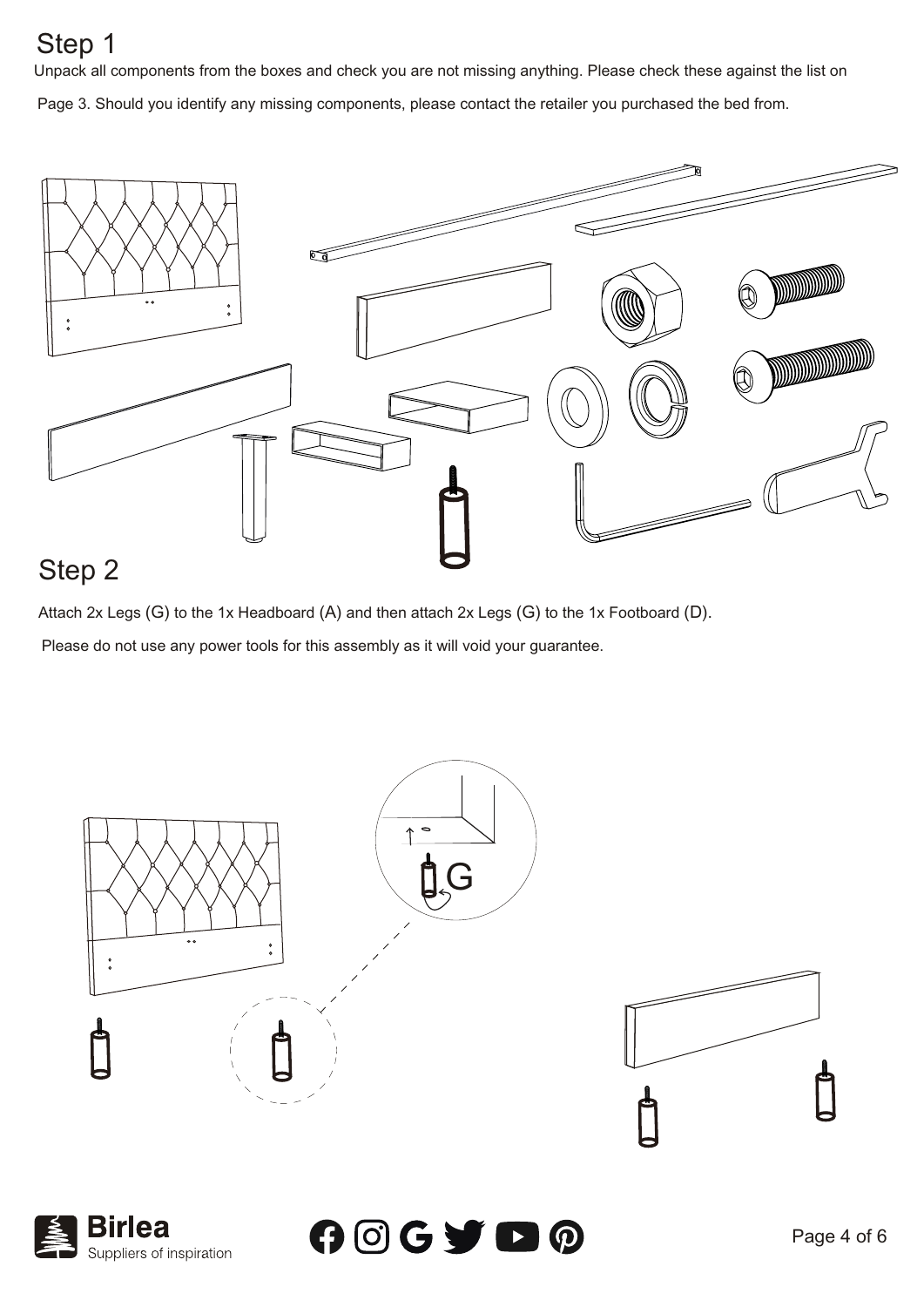## Step 3

Next, attach 2x Support Leg (E) to 1x Centre Support Rail (C) using 4x M8x40mm Bolts (P), Allen Key (L), 4x Nuts (I) and Spanner (M).



## Step 4

 Attach 2 x Side rails (B) to 1 x Headboard (A) and 1 x Footboard (D) using 8 x M8x30mm Bolt (H), 8 x Spring Washer (K), 8 x Flat Washer (J) and 1 x M5 Allen Key (L). Then attach 1 x Centre Support Rail (C) to 1 x Headboard (A) and 1 x Footboard (D) using 4 x M8x30mm Bolt (H) and 1 x M5 Allen Key (L).